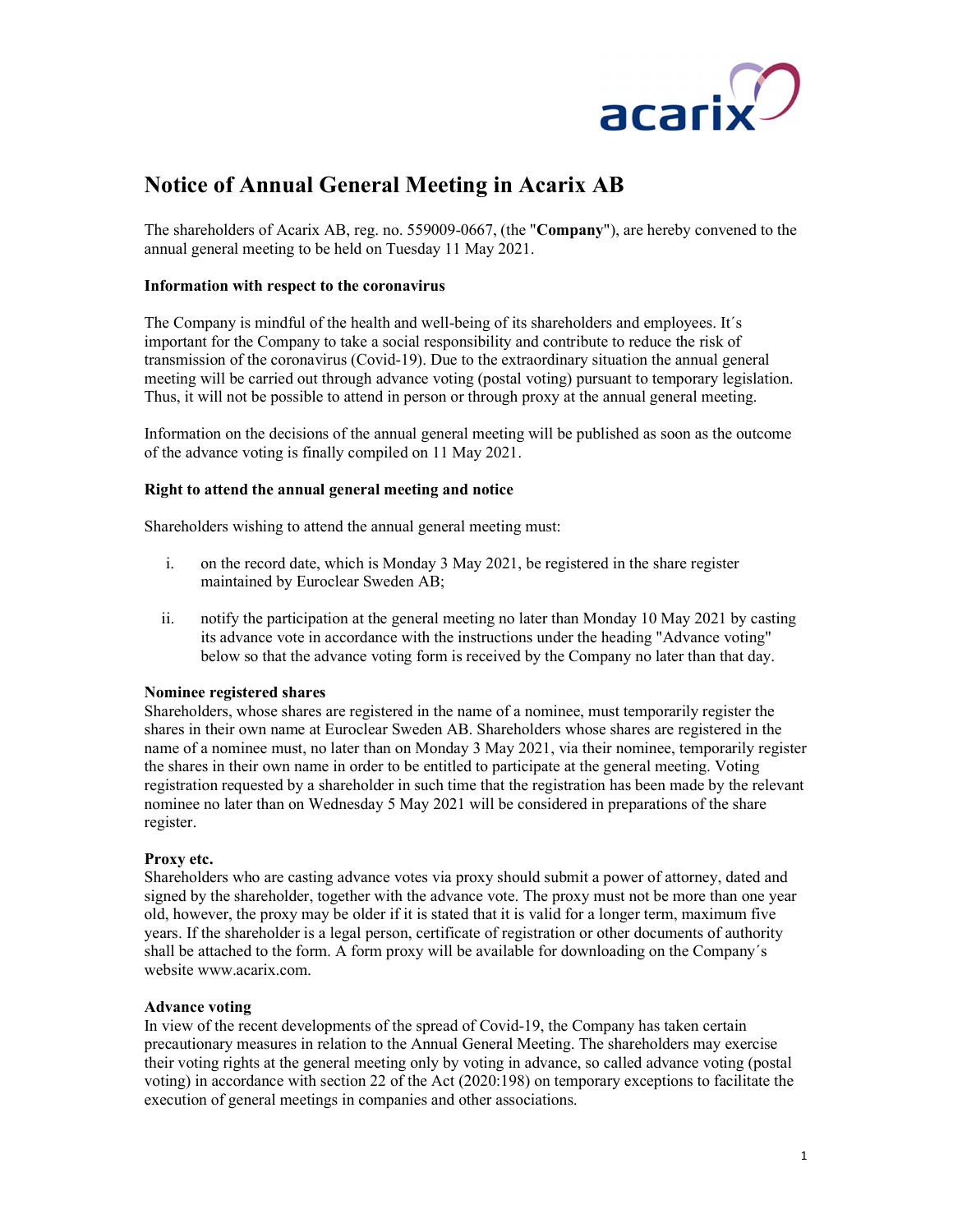

A special form shall be used for advance voting. The form is available on www.acarix.com. A shareholder who is exercising its voting right through advance voting do not need to notify the Company of its attendance to the general meeting. The advance voting form is considered as the notification of attendance to the general meeting.

The completed voting form must be at the Company's disposal no later than on Monday 10 May 2021. The completed and signed form shall be sent by regular mail to Acarix AB, Jungmansgatan 12, 211 19 Malmö or by e-mail  $\text{agm}(a)$  acarix.com.

The shareholder may not provide special instructions or conditions in the voting form. If so, the vote is invalid.

Further instructions and conditions is included in the form for advance voting

## Proposed agenda:

- 1 Opening of the meeting
- 2 Election of the chairman of the general meeting<br>3 Preparation and approval of voting list
- Preparation and approval of voting list
- 4 Election of one person to certify the minutes
- 5 Determination of whether the general meeting has been duly convened
- 6 Approval of the agenda
- 7 Presentation of the annual report and audit report and the group annual report and group audit report
- 8 Resolutions regarding:
	- a) adoption of income statement and balance sheet and group income statement and group balance sheet;
	- b) appropriation of the Company's profit or loss in accordance with the adopted balance sheet; and
	- c) discharge of liability for the directors and the managing director
- 9 Determination of the number of directors and auditors
- 10 Determination of remuneration to the board of directors and the auditors
- 11 Election of the board of directors and the auditors
- 12 Resolution regarding adoption of principles for the nomination committee
- 13 Resolution regarding guidelines for the determination of remuneration to senior executives
- 14 Resolution regarding authorization for the board to issue shares, convertibles and/or warrants
- 15 Resolution regarding amendments of the Company's articles of association
- 16 Resolution regarding incentive program 2021/2025 for directors through issuance and transfer of warrants
	- a) Resolution regarding issue of warrants
	- b) Resolution regarding approval of transfer of warrants
- 17 Closing of the meeting

#### Proposals for resolutions:

## Item 2: Election of the chairman of the general meeting

The nomination committee proposes that Joakim Falkner, attorney at law, Baker & McKenzie Advokatbyrå, is appointed as chairman of the general meeting, or, in his absence, the person appointed by him.

#### Item 3: Preparation and approval of voting list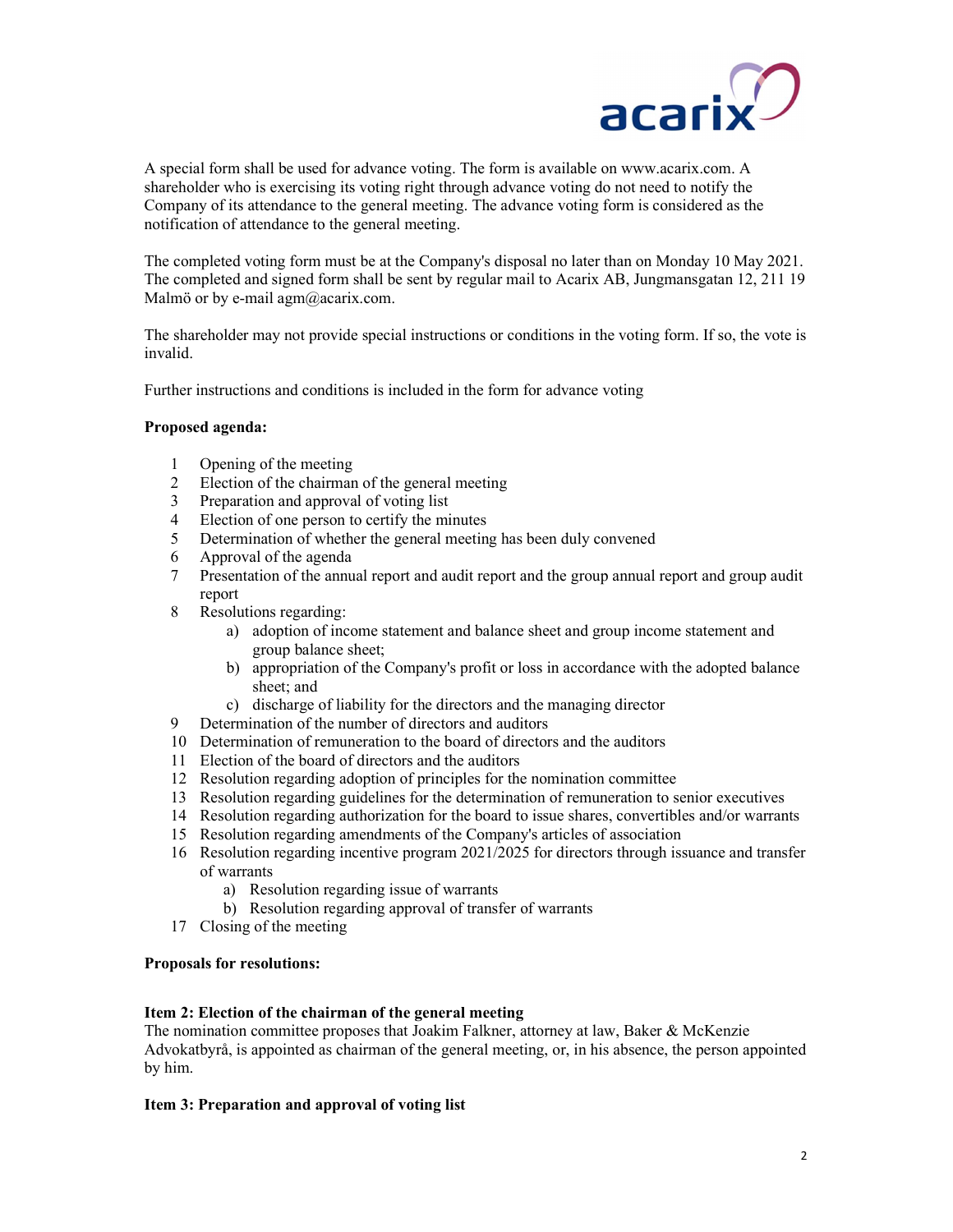

The voting list proposed for approval by the general meeting is the voting list established by the Company, based on the annual general meeting share register and incoming postal votes, and as verified by the person elected to certify the minutes.

# Item 4: Election of one person to certify the minutes

The board of directors proposes that Ian Gulam, LL.M., Baker & McKenzie Advokatbyrå, or if he is prevented, the person assigned by the board of directors, to person to verify the minutes of the meeting. The task also includes checking the voting list and that incoming postal votes are correctly reflected in the meeting minutes.

# Item 8b) Appropriation of the Company's profit or loss in accordance with the adopted balance sheet

The board of directors proposes that all funds available to the annual general meeting shall be carried forward.

# Items 9-11: Determination of the number of directors and auditors, remuneration to the board of directors and the auditors, election of the board of directors and the auditors

The nomination committee proposes that the board shall consist of four directors. The nomination committee further proposes that the number of auditors shall be one registered accounting firm.

The nomination committee that the remuneration is to be SEK 1,000,000 in total and shall be paid to the board of directors and the members of the established committees as follows (170,000 euro previous year):

- $\bullet$  SEK 400,000 (EUR 60,000) to the chairman and SEK 200,000 (EUR 20,000) to the other directors; and
- SEK 0 (EUR 5,000) to the chair of the audit and remuneration committee, and the other members of the committees respectively.

The nomination committee proposes that the auditor shall be entitled to a fee in accordance with approved invoice.

The nomination committee proposes the re-election of Marlou Janssen-Counotte and Ulf Rosén as directors of the board and election of Fredrik Buch and Philip Siberg as new directors and to elect Philip Siberg as new chairman of the board. Johanne Braendgaard, Werner Braun, Anders Jakobson and Paolo Raffaelli will not run for re-election.

The nomination committee further proposes the re-election of the registered audit firm Öhrling PricewaterhouseCoopers AB as the company's auditor for a period up until the end of the next annual general meeting. Öhrling PricewaterhouseCoopers AB has announced its appointment of Cecilia Andrén Dorselius as main responsible auditor

Further information regarding the new proposed directors

# Fredrik Buch

#### Education and background

MD, specialist in orthopedics, University of Gothenburg. Worked in the pharmaceutical industry with clinical trials and regulatory issues both in Europe and internationally at Squibb / Bristol Meyers, Hoechst and Pharmacia / Upjohn. Since then, he has been a fund manager at SEB Läkemedelsfonder and invested globally in pharmaceuticals and medical technology. The fund was under Fredrik Buch named by Forbes as one of the 50 best funds worldwide. Fredrik Buch then became a partner at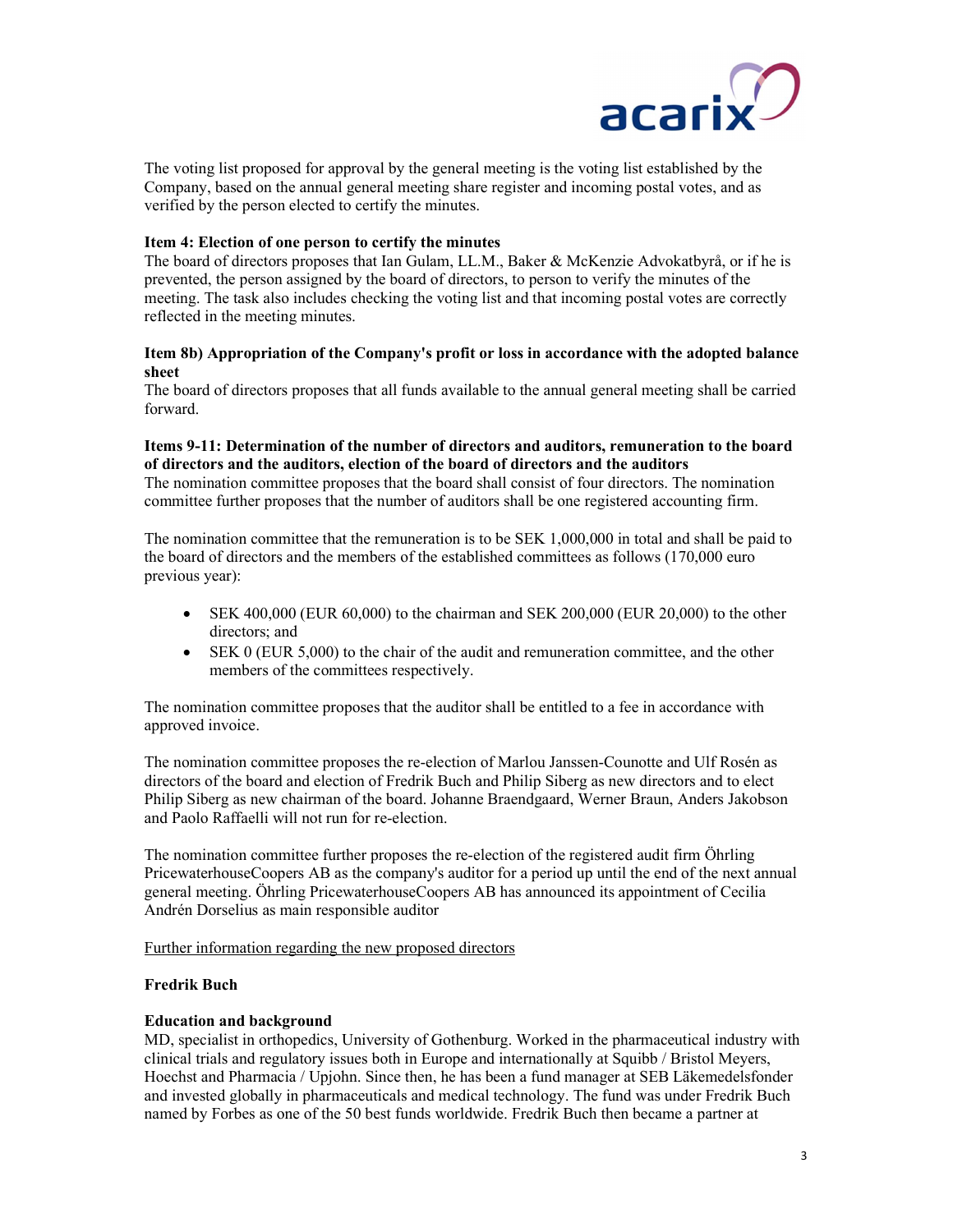

HealthCap and worked with venture capital investments in life science. For the past 15 years, Fredrik has worked with board assignments and various types of consulting assignments.

## Current assignments:

Chairman of the Board Huvudsta Vårdcentral AB, Citadellet Bolagsservice AB, Tridentify AB. Board member of Lantmännen Medical AB, Intrance Medical System Inc, Pila AB, Lobsor Holding AB, Intrance Holding AB, Cytovac A / S.

Year of birth: 1954

Nationality: Swedish

Direct or related person ownership in the Company: 9,410

## Philip Siberg

## Education and background

Philip Siberg has a master's degree in engineering from KTH 1997, Mechanical Engineering and Industrial Economics. 20 years of experience as international CEO and board work in public and unlisted companies in medtech and life science. Main occupation today as CEO and co-founder Coala Life Inc, a medical technology company active in algorithm-based cardiac diagnostics at a distance. Philip has been living in California, USA since 2019.

### Current assignments:

Chairman of the board of First North-listed Senzime AB (publ.), CEO and deputy board member of Longmeadow Farm AB and as an advisor to start-up companies.

Year of birth: 1973

Nationality: Swedish

## Direct or related person ownership in the Company: 0

The nomination committee's complete proposal and motivated opinion as well as further information regarding the directors proposed for re-election is available at the Company's website www.acarix.com and will also be available in the annual report for 2020.

#### Item 12: Resolution regarding adoption of principles for the nomination committee

The nomination committee proposes that the following principles for the nomination committee are adopted (unchanged from last year).

### Role of the nomination committee

The Company shall have a nomination committee with the task of preparing and proposing decisions to the shareholders' meetings on electoral and remuneration issues and, where applicable, procedural issues for the appointment of the subsequent nomination committee. The nomination committee is to propose:

- the chairman of the annual general meeting;
- candidates for the post of chairman and other directors of the board;
- fees and other remuneration for board work to each director;
- fees to members of committees within the board;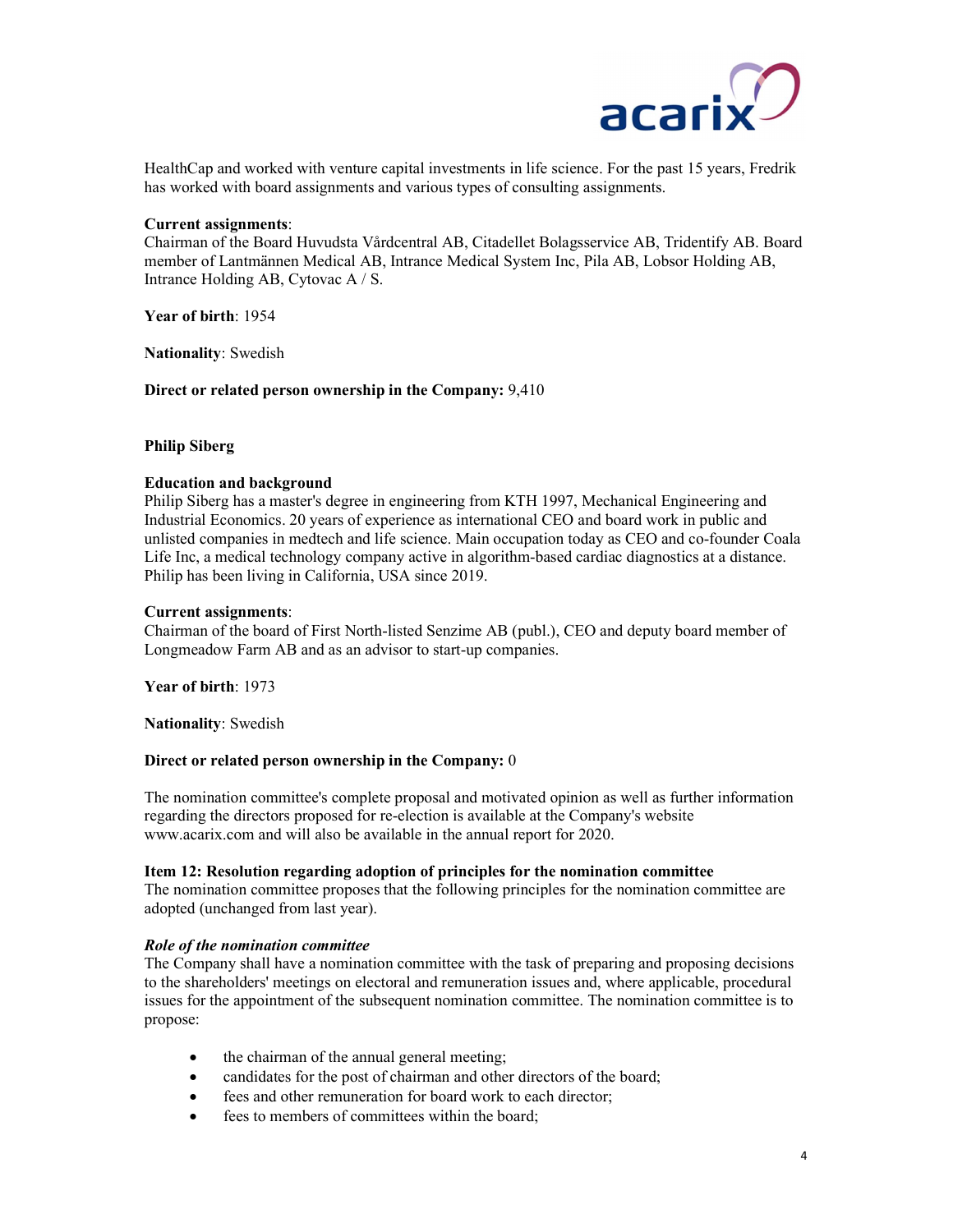

- election and remuneration of the Company auditor; and
- principles for the nomination committee.

The nomination committee shall in its assessment of the evaluation of the board an in its proposal in particular take into consideration the requirement of diversity and breadth on the board and strive for equal gender distribution. Regardless of how they have been appointed, the members of the nomination committee are to promote the interests of all shareholders of the Company.

# Members of the nomination committee

The nomination committee, which shall be appointed for the time until a new nomination committee has been appointed, shall consist of four members, of whom three shall be nominated by the Company's three largest shareholders with respect to voting power and the fourth shall be the chairman of the board. The chairman of the board shall as soon as reasonably practicable after the end of the third quarter, in an adequate manner, contact the three owner-registered largest shareholders, with respect to votes, according to the share register kept by Euroclear Sweden AB at that time and request that they, taken into consideration the circumstances, within a reasonable time which may not exceed 30 days, nominate in writing to the nomination committee that person whom the shareholder wishes to appoint as member of the nomination committee. If any of the three largest shareholders elects not to exercise their right to appoint a member of the nomination committee, the next shareholder in consecutive order shall be entitled to appoint a member of the nomination committee. In the case that several shareholders abstain their right to appoint a member of the nomination committee, the chairman of the board shall not be required to contact more than eight shareholders, unless its necessary in order to obtain a nomination committee consisting of a minimum of three members.

Unless otherwise agreed between the members, the chairman of the nomination committee shall be nominated by the largest shareholder. A member of the board of directors shall never be the chairman of the nomination committee.

If a shareholder who is has appointed a member of the nomination committee during the year ceases to be one of the Company's three largest shareholders, the member appointed by such shareholder shall resign from the nomination committee. Instead, a new shareholder among the three largest shareholders shall be entitled to independently and in its sole discretion appoint a member of the nomination committee. However, no marginal changes in shareholding and no changes in shareholding which occur later than three months prior to the annual general meeting shall lead to a change in the composition of the nomination committee, unless there are exceptional reasons.

If a member of the nomination committee resigns before the nomination committee has completed its assignment, for reasons other than set out in above, the shareholder has appointed such member shall be entitled to independently and in its sole discretion appoint a replacement member. If the chairman of the board resigns from the board, his/her successor shall replace the chairman of the board also on the nomination committee.

A change in the composition of the nomination committee shall be published without undue delay on the website of the Company.

#### Announcement of the nomination committee members

The chairman of the board shall ensure that the names of the members of the nomination committee, together with the names of the shareholders they have been nominated by, are published on the Company's website no later than six months before the annual general meeting.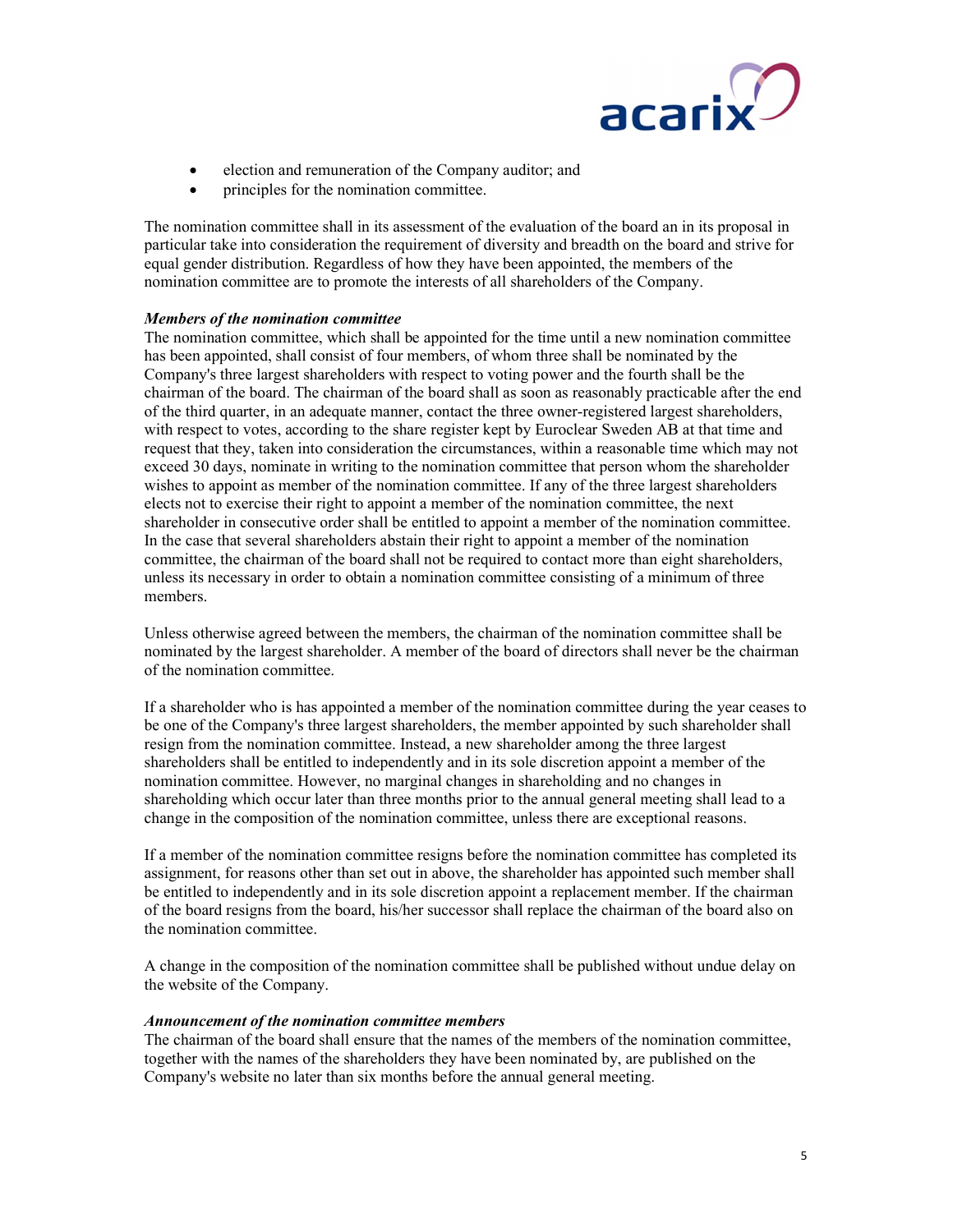

If a member leaves the nomination committee during the year, or if a new member is appointed, the nomination committee shall ensure that such information, including the corresponding information about the new nomination committee member, is published on the website.

### Shareholders' rights to submit proposals to the nomination committee

Shareholders shall be entitled to propose board members for consideration by the nomination committee. The nomination committee shall provide the Company with information on how shareholders may submit recommendations to the nomination committee. Such information shall be announced on the Company's website.

The chairman of the board of directors shall, as part of the work of the nomination committee, keep the nomination committee informed about the work of the board of directors, the need for particular qualifications and competences, etc., which may be of importance for the work of the nomination committee.

## The nomination committee's proposals, work and fees

When preparing its proposals, the nomination committee shall take into account that the board of directors is to have a composition appropriate to the Company's operations, phase of development and other relevant circumstances. The directors shall collectively exhibit diversity and breadth of qualifications, experience and background. The nomination committee shall further strive for equal gender distribution.

The nomination committee shall provide the Company with its proposals for board members in such time that the Company can present the proposals in the notice of the shareholders' meeting where an election is to take place.

When the notice of the shareholders' meeting is issued, the nomination committee shall issue a statement on the Company's website explaining its proposals regarding the composition of the board of directors. The nomination committee shall in particular explain its proposal against the background of the requirement to strive for an equal gender distribution. The statement is also to include an account of how the nomination committee has conducted its work. In case a resigning managing director is nominated for the position of chairman of the board of directors, the nomination committee shall specifically explain the reasons for such proposal.

The nomination committee shall ensure that the following information on candidates nominated for election or re-election to the board of directors is posted on the Company's website at the latest when the notice to the shareholders' meeting is issued:

- year of birth, principal education and work experience;
- any work performed for the Company and other significant professional commitments;
- any holdings of shares and other financial instruments in the Company owned by the candidate or the candidate's related natural or legal persons;
- whether the nomination committee deems the candidate to be independent from the Company and its executive management, as well as of the major shareholders in the Company. If the committee considers a candidate independent regardless of the existence of such circumstances which, according to the criteria of the Swedish Code of Corporate Governance, may give cause to consider the candidate not independent, the nomination committee shall explain its proposal; and
- in the case of re-election, the year that the person was first elected to the board.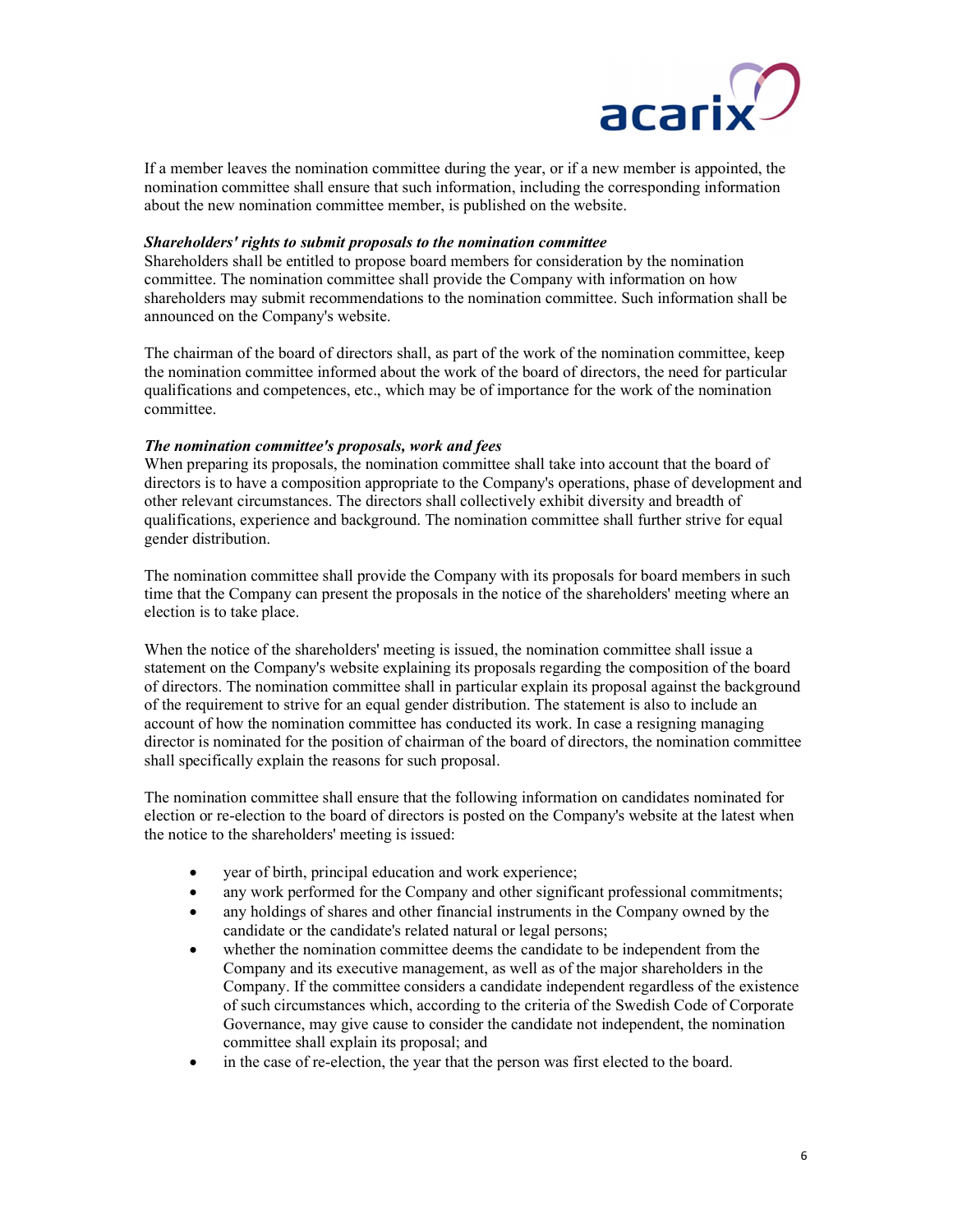

# Account of the work of the nomination committee

All members of the nomination committee, where possible, and as a minimum one of the members, shall be present at the annual general meeting.

The nomination committee shall at the annual general meeting, or other shareholders' meetings where an election is to be held, give an account of how it has conducted its work and explain its proposals against the background of what is provided about the composition of the board as set out above. The nomination committee shall in particular explain its proposal against the background of the requirement as set out above to strive for an equal gender distribution.

# Fees and Costs

No fee shall be payable by the Company to any member of the nomination committee. The Company shall bear all reasonable costs associated with the work of the nomination committee. Where necessary, the nomination committee may engage external consultants to assist in finding candidates with the relevant experience, and the Company shall bear the costs for such consultants. The Company shall also provide the nomination committee with the human resources needed to support the nomination committee's work.

# Confidentiality

A member of the nomination committee may not unduly reveal to anyone what he/she has learned during the discharge of his/her assignment as a nomination committee member. The duty of confidentiality applies to oral as well as written information and applies also after the assignment has terminated.

A nomination committee member shall store all confidential materials that he/she receives by reason of the nomination committee assignment in a manner so that the materials are not accessible to third parties. After the assignment has terminated, a nomination committee member shall hand over to the chairman of the board all confidential materials that the nomination committee member has received in his/her capacity as nomination committee member and still has in his/her possession, including any copies of the materials, to the extent reasonably possible taking into account inter alia technical aspects.

The chairman of the nomination committee may make public statements about the work of the nomination committee. No other nomination committee member may make statements to the press or otherwise make public statements regarding the Company and the Company group unless the chairman of the board has given permission thereto.

## Item 13: Resolution regarding guidelines for the determination of remuneration to senior executives

Upon recommendation of the remuneration committee, the board of directors of the Company proposes that the annual general meeting resolves to adopt the following guidelines for remuneration to senior executives.

The guidelines shall apply to remuneration that has been agreed upon or to changes in already agreed remunerations after the guidelines have been adopted by the annual general meeting. The guidelines do not apply to remunerations that has been resolved by the general meeting and any remuneration through shares, warrants, convertibles or other share-related instruments such as synthetic options or employ stock options shall therefore be resolved by the general meeting.

These guidelines apply to the CEO and other senior executives in the company group and all other remuneration to members of the board except fees to the board of directors.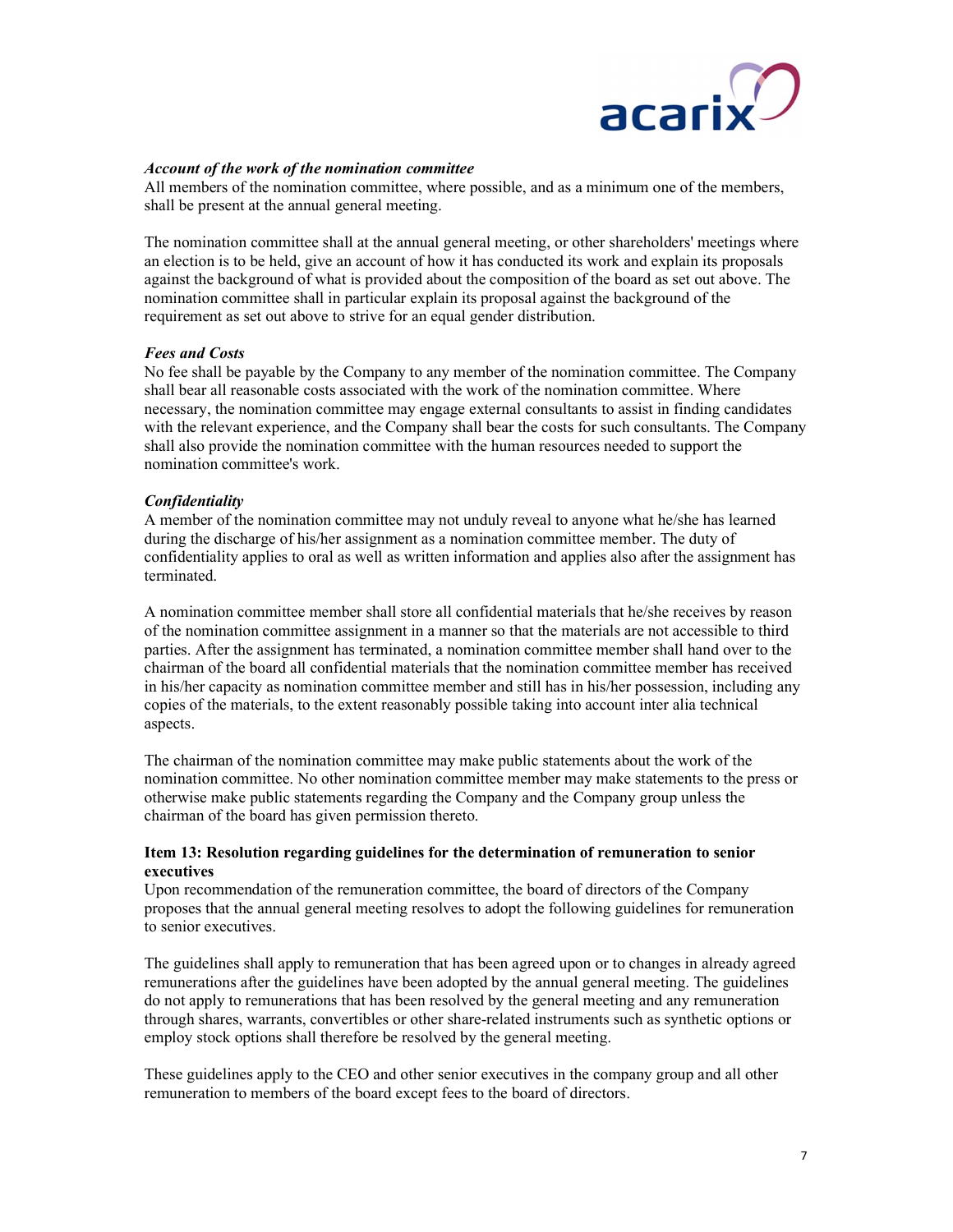

Regarding employment conditions that are governed by rules other than Swedish, appropriate adjustments may be made in order to comply with such mandatory rules or established local practice, whereby the general objectives of these guidelines shall, to the extent possible, be met.

Remuneration may consist of fixed cash salary, possible variable cash compensation, other customary benefits and pension. The total annual cash remuneration, including pension benefits, must be marketbased and competitive in the employment market and in the work area in which the employee is situated, taking into account the individual's qualifications and experience and that outstanding achievements are to be reflected in the total remuneration. Fixed cash salary and variable cash remuneration shall be related to the executive's responsibility and authority. The fixed cash salary shall be revised annually.

Fixed and variable salary shall be related to the senior executive's responsibility and authority. The variable cash remuneration shall be based on the outcome of pre-determined targets and should be designed with the aim of achieving greater alignment of interest between the participating senior executive and the Company's shareholders.

The variable cash remuneration shall be based on and be related to the outcome in relation to predetermined and measurable concrete defined objectives based on the Company's business strategy and the long-term business plan approved by the board of directors. The objectives may include financial objectives, either at the group or unit level, operational objectives as well as objectives for sustainability and social responsibility, employee engagement or customer satisfaction, as well as individualized quantitative or qualitative goals. These objectives must be established and documented annually in order to promote the long-term development of executives. The Company has established financial targets and KPI's based on strategic and business-critical initiatives and projects that ensure fulfillment in accordance with the business plan and business strategy for a sustainable continued business and safeguarding the Company's long-term interests.

The variable remuneration shall amount to a maximum of 50 per cent of the fixed salary. The fulfillment of criteria for payment of variable cash compensation shall be measurable over a period of one year. Terms for variable remuneration should be designed so that the board of directors may limit or omit payment of variable remuneration, provided that exceptional economic circumstances are at hand, if the board of directors finds the payments unreasonable and incompatible with the Company's responsible in relation to its shareholders. With respect to yearly bonuses, it should be possible to limit or omit payments, if the board of directors finds it motivated because of any other reasons.

Additional variable cash compensation may be payable in exceptional circumstances, provided that such arrangements are time-limited and made only at the individual level. The purpose of such arrangements must be to recruit or retain executives, or as compensation for extraordinary work in addition to the person's ordinary duties. Such compensation shall not exceed an amount corresponding to 50 percent of the fixed annual cash salary and shall not be paid more than once per year and per individual. A decision on such remuneration shall be made by the board of directors on proposal from the remuneration committee.

Pension payments shall be fee determined. Senior executives shall be entitled to pension commitments based on those that are customary in the country in which they are employed. The maximum pension commitment shall not exceed 20 percent of the fixed annual cash salary. Pension commitments will be secured through premiums paid to insurance companies.

Other benefits may include: life insurance, health insurance and car benefit. Such benefits may amount to a maximum of 10 percent of the fixed annual cash salary.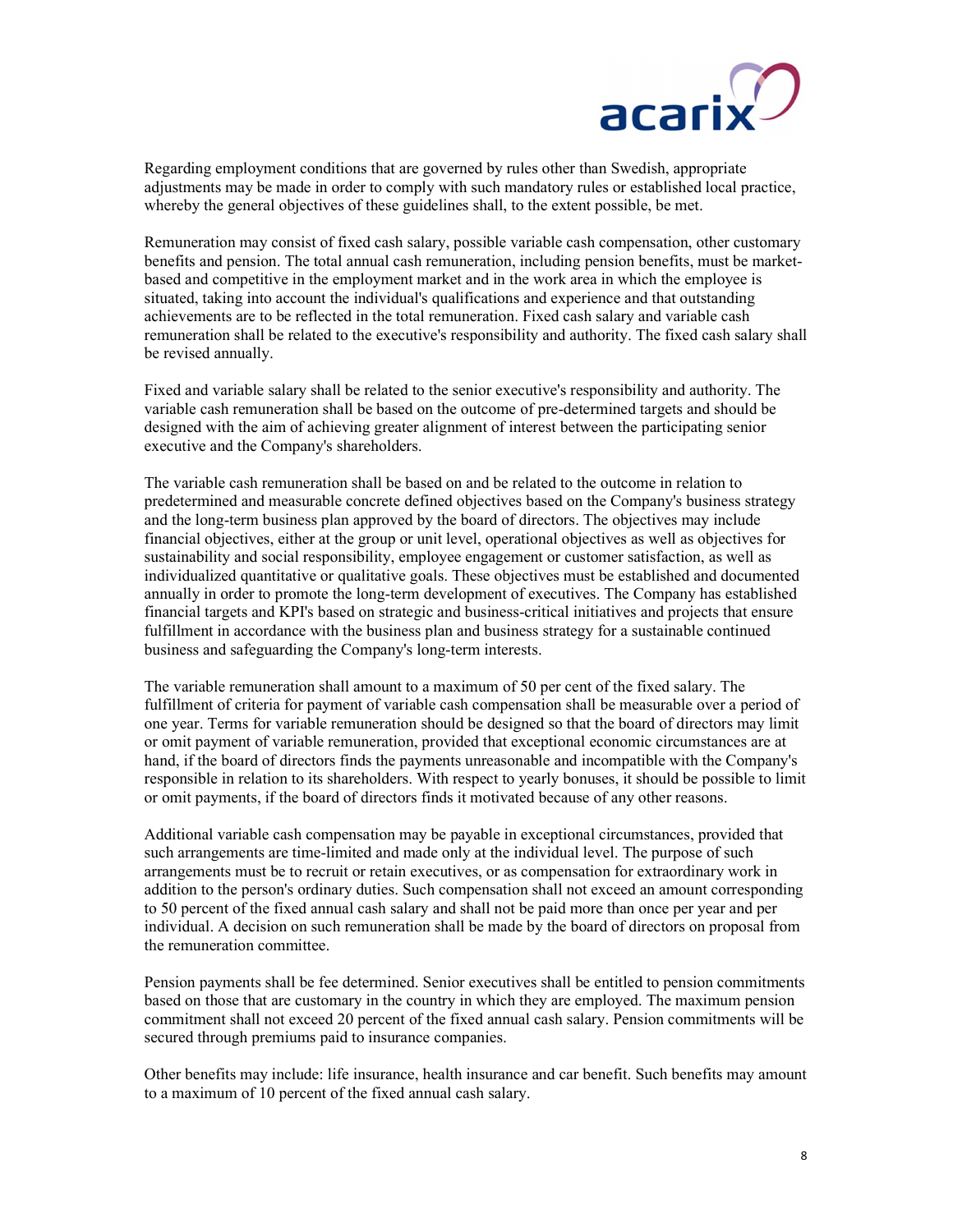

For executives who are stationed in a country other than their home country, additional remuneration and other benefits may be paid to a reasonable extent, taking into account the particular circumstances associated with such expatriation, whereby the overall purpose of these guidelines is to be met as far as possible. Such benefits may amount to a maximum of 20 percent of the fixed annual cash salary.

Payment of consultancy fees and additional remuneration may be paid to directors after decision by the board of directors, if a director performs services on behalf of the Company, which do not constitute board work.

Fixed salary during the notice period and severance pay shall in total not exceed an amount corresponding to a maximum of a two years' fixed salary.

The board of directors shall be entitled to deviate from the guidelines in an individual case if there are special reasons for it.

Decisions regarding salary and other remuneration to the managing director and other senior executives are prepared by the remuneration committee and resolved on by the board of directors.

The total amount of remuneration granted or to be granted directly or indirectly by the Company to the senior executives is fully described in the consolidated financial accounts of the Company, as disclosed in its annual accounts for 2019, which is available at the Company's website, www.acarix.com.

# Item 14: Resolution regarding authorization for the board to issue shares, convertibles and/or warrants

The board of directors of the Company proposes that the annual general meeting resolves to authorize the board of directors during the period up until the next annual general meeting, on one or more occasions, to resolve to issue shares, convertibles and/or warrants, with or without preferential rights for the shareholders, in the amount not exceeding twenty percent of the total number of shares in the Company at the time of the annual general meeting, to be paid in cash, in kind and/or by way of setoff.

The purpose for the board to resolve on issuances with deviation from the shareholders preferential rights in accordance with the above is primarily for the purpose to raise new capital to increase flexibility of the Company or in connection with acquisitions.

Issuances of new shares under the authorization shall be made on customary terms and conditions based on current market conditions. If the board of directors finds it suitable in order to enable delivery of shares in connection with a share issuance as set out above it may be made at a subscription price corresponding to the shares quota value.

The board of directors or anyone appointed by the board of directors is given the right to make the adjustments necessary in connection with the registration of the resolution at the Companies Registration Office.

#### Item 15: Resolution regarding amendments of the Company's articles of association

The board of directors of the Company proposed that the annual general meeting resolves to amend the Company's articles of association in accordance with the following:

It is proposed that the limits for the share capital in the articles of association are changed from a minimum of SEK 500,000 and a maximum of SEK 2,000,000 to a minimum of SEK 1,410,000 and a maximum of SEK 5,640,000. The articles of association,  $\S$  4, will thereby have the following wording: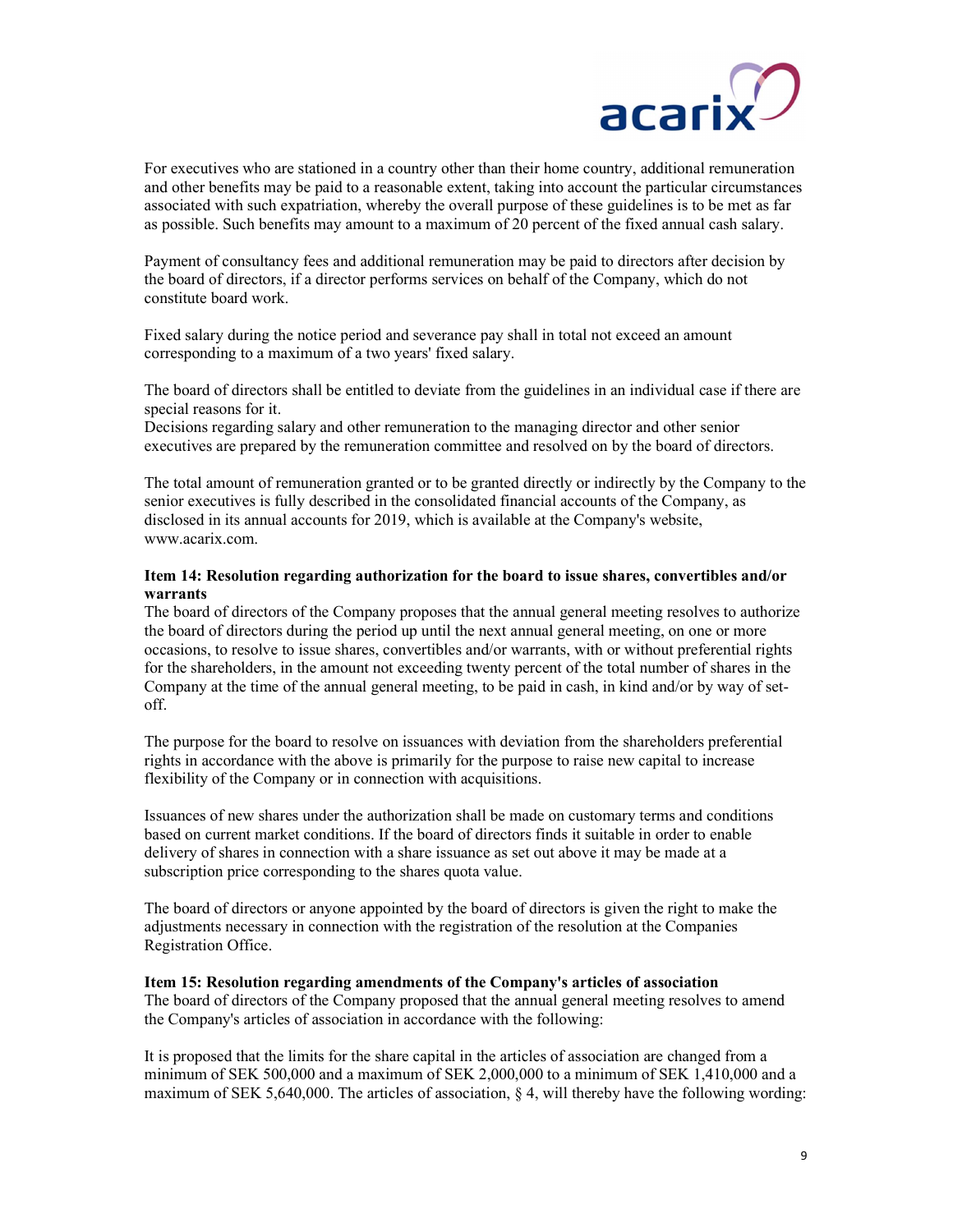

"The share capital shall not be less than SEK 1,410,000 and not more than SEK 5,640,000."

It is proposed that the limits for the number of shares in the articles of association are changed from a minimum of 51,000,000 and a maximum of 204,000,000 to a minimum of 141,000,000 and a maximum of 564,000,000. The articles of association,  $\S$  5, will thereby have the following wording: "The number of shares shall not be less than 141,000,000 and not more than 564,000,000."

It is also proposed to carry out a technical change in the clause regarding participating at general meetings due to changes in the legislation regarding record date for general meetings.

It is also proposed to introduce the possibility to collect proxies and postal voting. The articles of association will thereby have a new  $\S$  11 with the following wording (whereby the following clauses have changed numbering):<br>"The board of directors may collect proxies at the company's expense in compliance with the

procedure set out in chapter 7 section 4 paragraph 2 of the Swedish Companies Act (2005:551).

The board of directors may resolve, ahead of a general meeting of the shareholders, that the shareholders shall be entitled to exercise their voting rights by post prior to the meeting."

The board of directors or a person nominated by it, shall be authorized to make such minor adjustments as may be required in connection with registration of the resolution with the Swedish Companies Registration Office.

# Item 16: Resolution regarding incentive program 2021/2025 for directors through issuance and transfer of warrants

#### Background and rationale

The shareholder Puhua Jingxin, which represent approximately 1,88 percent of the shares and votes in the Company, proposes that the annual general meeting resolves to implement an incentive program to all four directors of the board (provided that Fredrik Buch and Philip Siberg are elected as directors at the annual general meeting) through issuance of warrants to Acarix Incentives AB, reg. no. 559102- 0044, (the "Subsidiary"), with subsequent transfer to Marlou Janssen-Counotte, Ulf Rosén, Fredrik Buch and Philip Siberg ("Incentive program 2021/2025") in accordance with the below.

The purpose of the proposed program and the reason for the deviation from the shareholders' preferential rights, is to offer the mentioned directors of the board a possibility to take part in a value growth in the Company's share, which is expected to increase the long-term commitment to the Company's operation and earnings development and to raise the motivation and sense of belonging with the Company. The proposer considers that the program may have a positive impact on the Company's continued development to the benefit of the Company and its shareholders.

Resolutions in accordance with items 16a)-16b) below shall be made as one resolution and are therefore conditional on each other.

A description of other incentive programs, the preparation of the proposal, costs for the program and effect on important key figures etc. is presented below.

#### Item 16a): Resolution regarding issue of warrants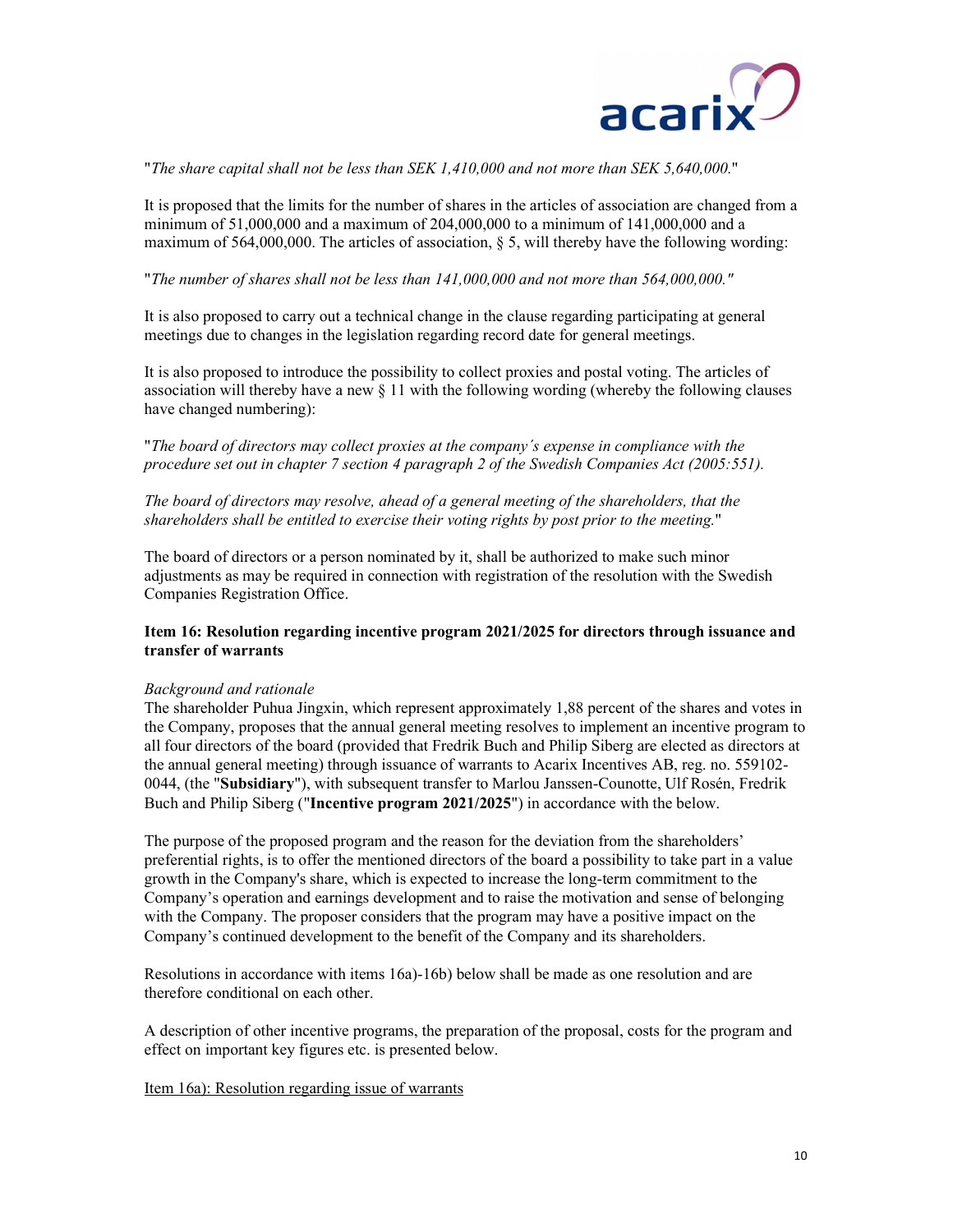

Puhua Jingxin proposes that the annual general meeting of the Company resolves to issue a maximum of 2,000,000 warrants, which may result in a maximum increase in the Company's share capital of SEK 20,000.00. The warrants shall entitle to subscription of new shares in the Company.

The following terms shall apply to the issuance:

The warrants shall be subscribed for by the Subsidiary, with the right and obligation to, at one or several occasions, transfer the warrants to Marlou Janssen-Counotte, Ulf Rosén, Fredrik Buch och Philip Siberg, in accordance with what is stated in item 16b).

The warrants shall be subscribed for as of 27 May 2021 up to and including 28 June 2021 on a separate subscription list, with a right for the board to extend the subscription period.

The Subsidiary has the right to subscribe for warrants without consideration or at a price equal to the warrant's market value, which shall be calculated according to the Black & Scholes valuation model or other generally accepted valuation model made by an independent appraiser or audit firm.

Payment for subscribed warrants issued for payment shall be made in cash no later than on 1 June 2021, with a right for the board to extend the payment date.

Each warrant entitles to subscription of one (1) new share in the Company during the period from 1 June 2025 up to an including 31 August 2025 or the earlier date set forth in the terms for the warrants.

The subscription price shall be determined to an amount equal to 150 percent of the volume weighted average price at Nasdaq First North Premier Growth Market during the period from 11 May 2021 up to and including 26 May 2021. The calculated subscription price shall be rounded to the nearest SEK 0.01, where SEK 0.005 shall be rounded upwards to SEK 0.01. The subscription price may not amount to less than the quota value of the company's shares.

A new share subscribed for by exercise of a warrant has a right to dividends as of the first record day for dividends following registration of the new share issue with the Companies Registration Office and after the share has been registered in the share register maintained by Euroclear Sweden AB.

The purpose of the issuance and the deviation from the shareholders preferential rights is to implement the Incentive program 2021/2025.

The complete terms and conditions for the warrants are available at the Company and will be published on the Company's website no later than three weeks before the general meeting, including conditions regarding re-calculation, in certain cases, of the subscription price and the number of shares a warrant entitles to.

The board of directors or a person nominated by it, shall be authorized to make such minor adjustments as may be required in connection with registration of the resolution with the Swedish Companies Registration Office and, if applicable, Euroclear Sweden AB.

Item 16b): Resolution regarding approval of transfer of warrants

Puhua Jingxin proposes that the annual general meeting of the Company resolves to approve that the Subsidiary may transfer 2,000,000 warrants of series 2021/2025, to certain directors of the board, or in any other matter dispose of the warrants to fulfill the obligations under Incentive program 2021/2025.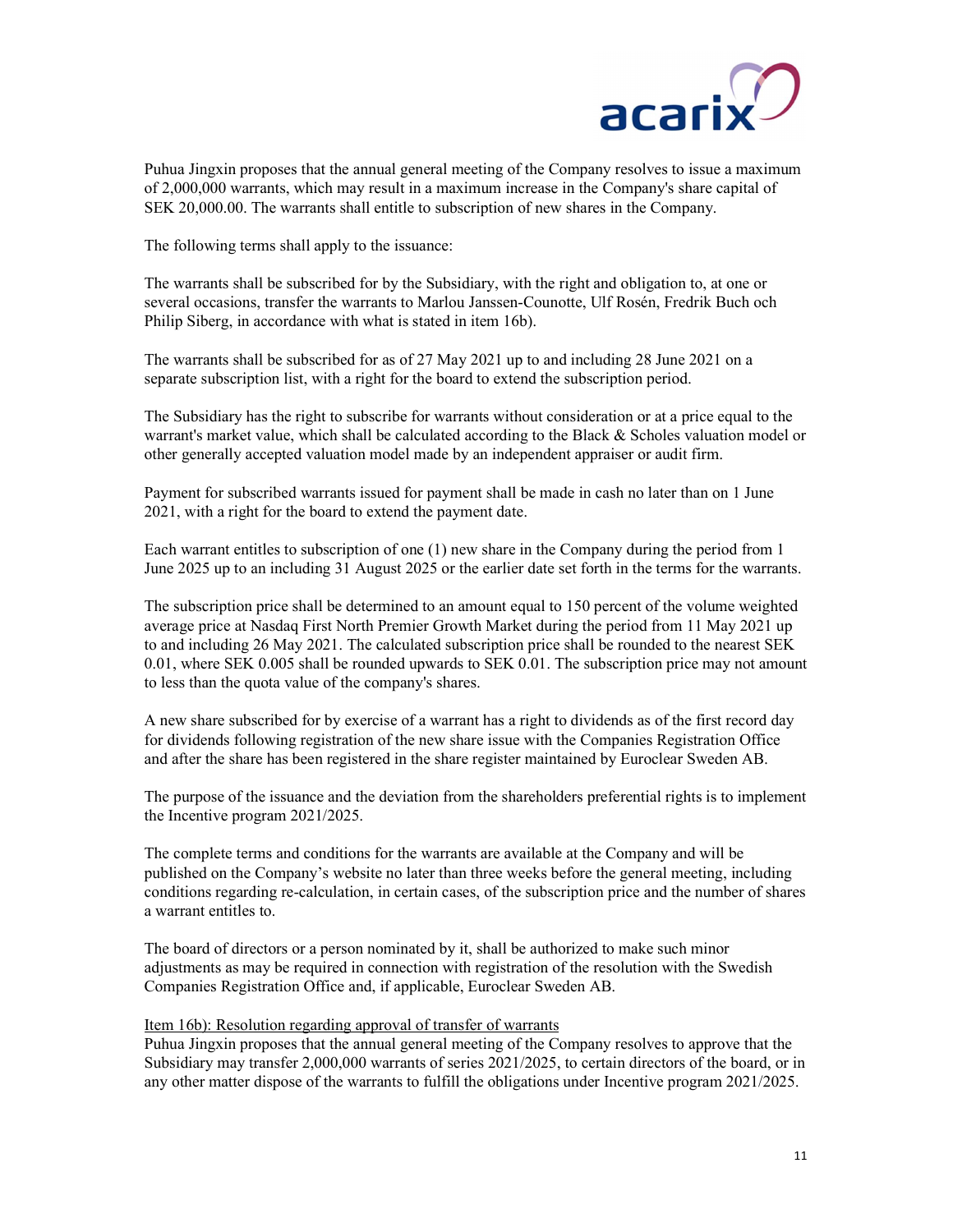

Right to acquire warrants from the Subsidiary shall be attributed to the directors Marlou Janssen-Counotte, Ulf Rosén, Fredrik Buch and Philip Siberg, who each – personally or through a whollyowned company – shall be entitled to acquire a maximum of 500,000 warrants. A participant can give notice of acquisition of a lower, but not a higher, number of warrants than he/she is entitled to acquire according to the above.

Notification to acquire warrants shall be made no later than 31 May 2021. Transfer to the participants shall take place as soon as possible after the end of the notification period, subject to the participant at the time of the acquisition is a member of the board of directors of the Company

Transfer of the warrants shall be made at a price equal to the warrant's market value at the time of transfer, which shall be calculated according to the Black & Scholes valuation model or other generally accepted valuation model. Valuation of the options shall be performed by an independent appraiser or audit firm. In connection with the transfer of the warrants to the participants, the Company or the Subsidiary shall through an agreement reserve the right to repurchase the warrants, if the participant's assignment as a director ceases or if the participant wishes to transfer the warrants. The board of directors has the right to make the reasonable changes and adjustments of the terms and conditions in the agreement that are deemed suitable or appropriate as a result of local civil law or tax law or administrative conditions.

Payment for warrants to be acquired shall be made no later than 30 June 2021.

A general meeting in the Subsidiary shall also approve the transfers of warrants as set out above.

Preparations of the proposal for Incentive program 2021/2025, costs for the program, other outstanding share based incentive programs, dilution etc. Incentive program 2021/2025 has been prepared by Puhua Jingxin and external advisors.

# Valuation

Transfer of the warrants shall be made at a price equal to the warrant's fair market value, which means no social fees should arise for the company group in connection with the subscription and transfer of warrants. The warrants fair market value, according to a preliminary valuation based on the market value of the underlying share of SEK 1,27, SEK 0,24 per warrant, assuming an exercise price of SEK 1,91 per share. The Black & Scholes valuation model has been used for the valuation, assuming a risk free interest rate of -0.30 percent and a volatility of 40 percent, taking into account that no dividends and other distributions to shareholders are expected during the period of the program.

# Costs and effects on key figures

As the warrants are subscribed for and transferred at fair market value, it is the Company´s assessment that there will be no social fees for the Company as a result of the subscriptions and transfers. The costs will therefore consist only of minimal costs for the implementation and administration of Incentive program 2021/2025.

#### Other outstanding share based incentive programs

The Company has previously established two incentive programs, series 2017/2021 ("Warrant Program 2027/2021") and 2020/2023 ("Warrant Program 2020/2023").

There are 20,000 outstanding warrants under the Warrant Program 2017/2021. Each such warrant entitles the holder to subscribe for one new share in the Company at a subscription price of SEK 23 during the period from 1 June 2021 up to and including 15 June 2021.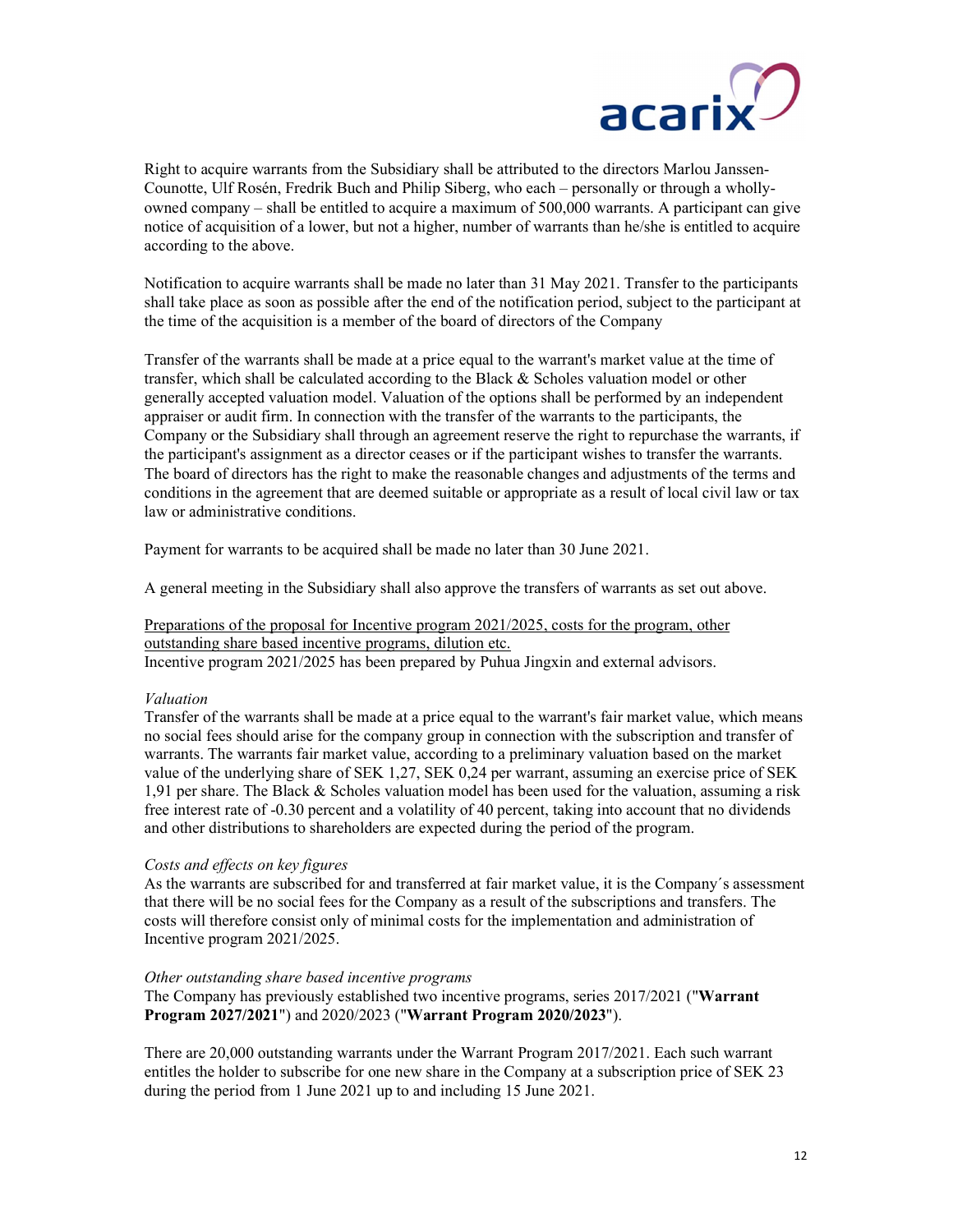

There are 3,000,000 outstanding warrants under the Warrant Program 2020/2023. Each such warrant entitles the holder to subscribe for one new share in the Company at a subscription price of SEK 1,17 during the period from 1 August 2023 up to and including 1 October 2023.

For more information, see the Company's annual report for 2019.

# Dilution

The total number of registered shares and votes at the time of this proposal amount to 141,045,437. The maximum dilution of Incentive program 2021/2025 is estimated to be a maximum of approximately 1.40 percent of the total number of shares and votes in the Company (calculated on the number of existing shares the Company), assuming full subscription and exercise of all warrants offered. The maximum dilution of Incentive program 2021/2025 plus the other outstanding incentive programs in the Company is estimated to be a maximum of approximately 3,44 percent, assuming full subscription and exercise of all warrants offered and outstanding.

## Majority requirements

A resolution in accordance with item 16 requires support by shareholders holding not less than ninetenths of both the shares voted and of the shares represented at the general meeting, due to the fact that the issue and transfer of warrants is made to persons who belong to one or more of the categories according to Ch. 16 of the Swedish Companies Act.

A resolution in accordance with item 14 and 15 requires support by shareholders holding not less than two-thirds of both the shares voted and of the shares represented at the general meeting.

### Number of shares and votes

The total number of shares in the Company as of the date hereof amounts to 141,045,437 shares, whit a corresponding number of votes. The Company holds no own shares.

# Further information

Copies of accounts, audit report, complete proposals including the complete proposed new articles of association, proxy forms, forms for advance voting and other documents that shall be available in accordance with the Swedish Companies Act are available at the Company at Jungmansgatan 12, 211 19 in Malmö and at the Company's website www.acarix.com, at least three (3) weeks in advance of the annual general meeting and will be sent to shareholders who request it and provide their e-mail or postal address. A statement on the nomination committee's proposal regarding the board of directors is available on the Company's web site as from today and will be sent to shareholders who request this report and provide their e-mail or postal address.

The board of directors and the managing director shall, if any shareholder so requests and the board of directors considers that it can be done without material harm to the Company, provide information at the general meeting on matters that may affect the assessment of an item on the agenda or the Company's financial information. Such duty to provide information applies also to the Company's relation to other group companies, the consolidated accounts and such circumstances regarding subsidiaries as specified in the foregoing sentence. A request for such information shall be received by the Company in writing no later than ten calendar days prior to the meeting, i.e., 1 May 2021 by post to the Company at Jungmansgatan 12, 211 19 in Malmö or by e-mail to agm@acarix.com. The information will be made available at the Company's website, www.acarix.com and at the head office no later than on 6 May 2021. The information will also be sent, within the same period of time, to any shareholder who so has requested and who has stated its e-mail or postal address.

#### Processing of personal data